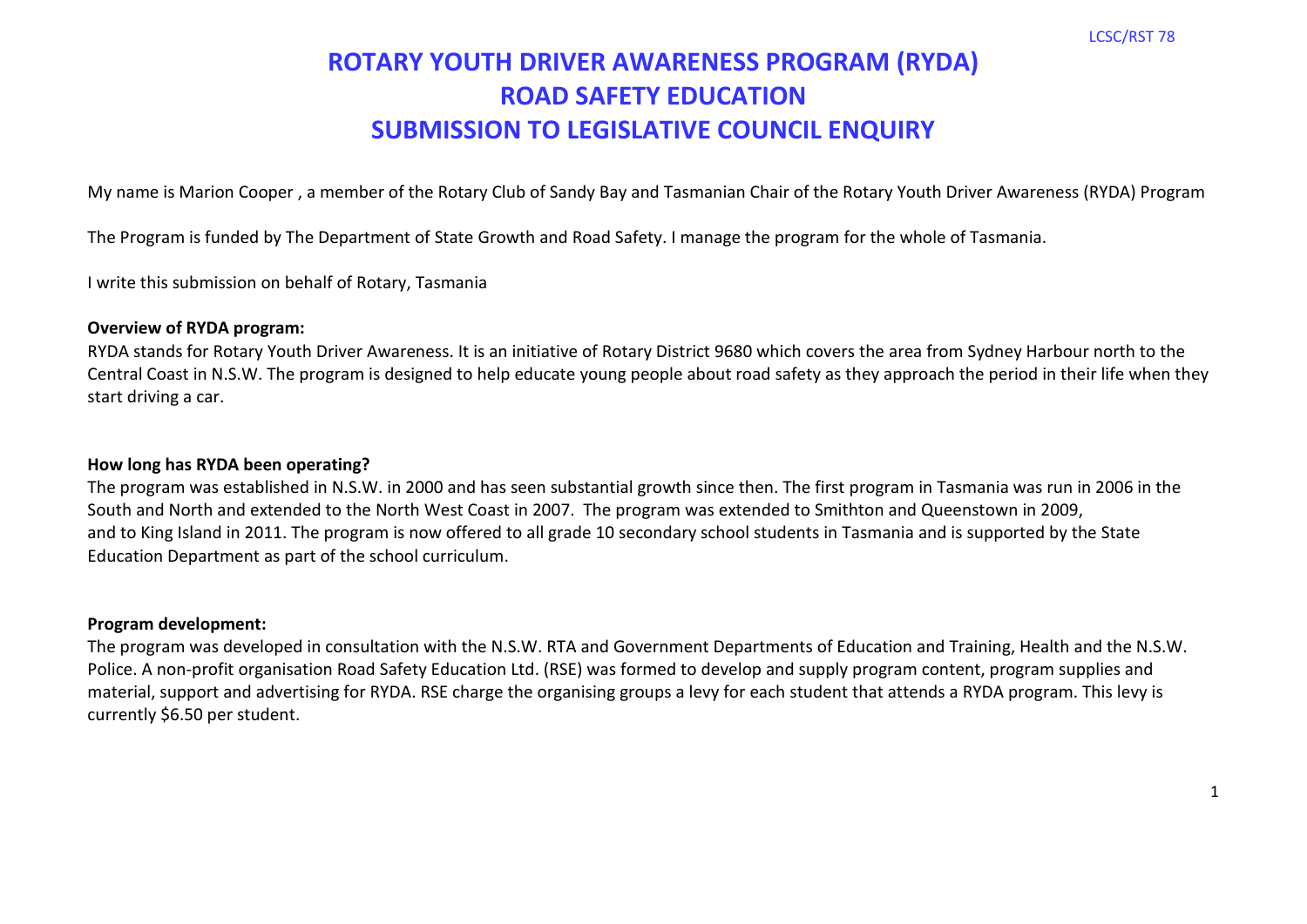#### **Program content:**

RYDA is a one-day course presented to students in mostly off-campus facilities. Students attend six 30-minute sessions. These sessions are: **Mind Matters** – the story of a fatal crash **Speed and stopping** – practical demonstration of stopping distance at various speeds **The I in Drive** – attitude **Crash Investigator** – road crash survivor **Road Choices** - Police **Drive Tasmania SOS** - hazard and distraction awareness

#### **How does it work?**

Rotary Clubs facilitate the venues, organise professional presenters and coordinate schools to attend the program. Program segments are presented to students in an inter-active manner in various formats depending on the topic. Professionals are used to present the program, e.g. Police officers, Drug & Alcohol support workers, brain injury support workers, rehabilitation workers and driving instructors. Up until COVID, RACT supported the program in all locations, however that support has been withdrawn is the past year. Rotary is lobbying RACT to continue support into the future.

#### **Aim of the program:**

The program targets "awareness" and "attitudinal change" and seeks to encourage year 10 students, who are on the verge of driving or at least are actively thinking about it, to take a more responsible attitude to motoring. The program co-ordinates the efforts of local road safety experts, driving instructors, the Police, road accident survivors, drug & alcohol educators and motor industry personnel in such a way that students are made aware of the privilege and responsibilities of owning and driving a motor vehicle.

#### **Costs:**

It costs approximately \$100,000 per year to stage the program. The main component of this is venue hire, levy, catering, presenter costs. Rotarians volunteer over 300 days per year to assist with staging RYDA. Rotary does not have the financial resources to present the program without the assistance of the State Government.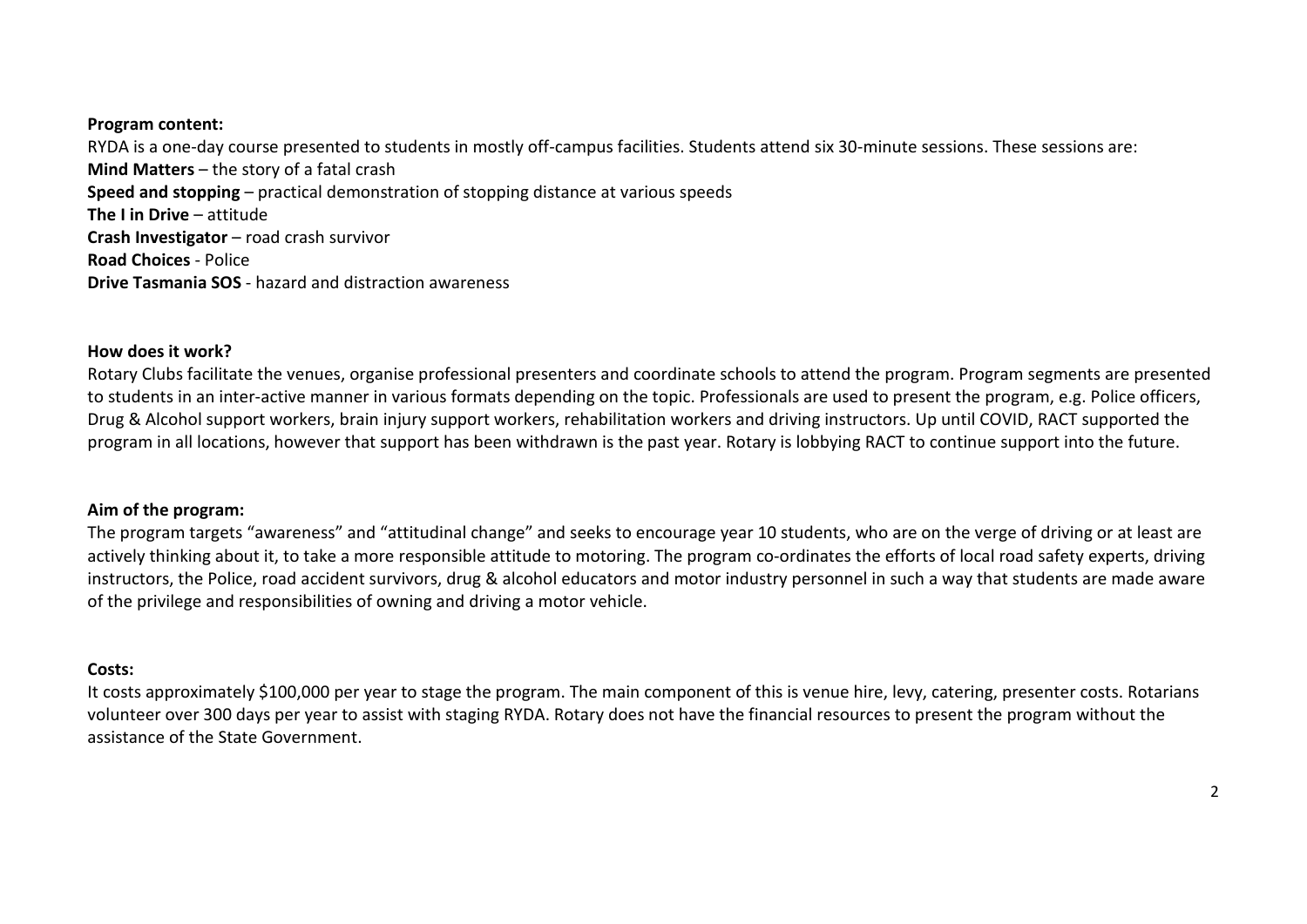#### **Venues:**

The program is currently run each year in the following locations: Huonville (PCYC) Hobart (The Royal Hobart Showgrounds) Launceston (Symmons Plains) N.W. Coast (Camp Clayton) Smithton Queenstown King Island (every second year)

## **Administration Structure:**

There is a Rotary State Manager and a RYDA committee in each of the three regions, i. e. South, North and North-West. These committees organise venues, schools, presenters and volunteers for each session. All accounts are handled by the Rotary District Finance Manager. The Rotary State Chair liaises with Representatives of State Growth and Road Safety regarding the program, funding and any concerns/challenges experienced.

#### **Attendees:**

Since inception over 50,000 students have participated in the program from most secondary schools across the state.

Numbers for the past six years: 2015/16 – 4,921 students from 75 schools 2016/17 – 4,363 students from 71 schools 2017/18 – 4,329 students from 65 schools 2018/19 – 4,050 students from 69 schools 2019/20 – 3,323 students from 55 schools (COVID affected) 2020/21 – 4,002 students from 60 schools